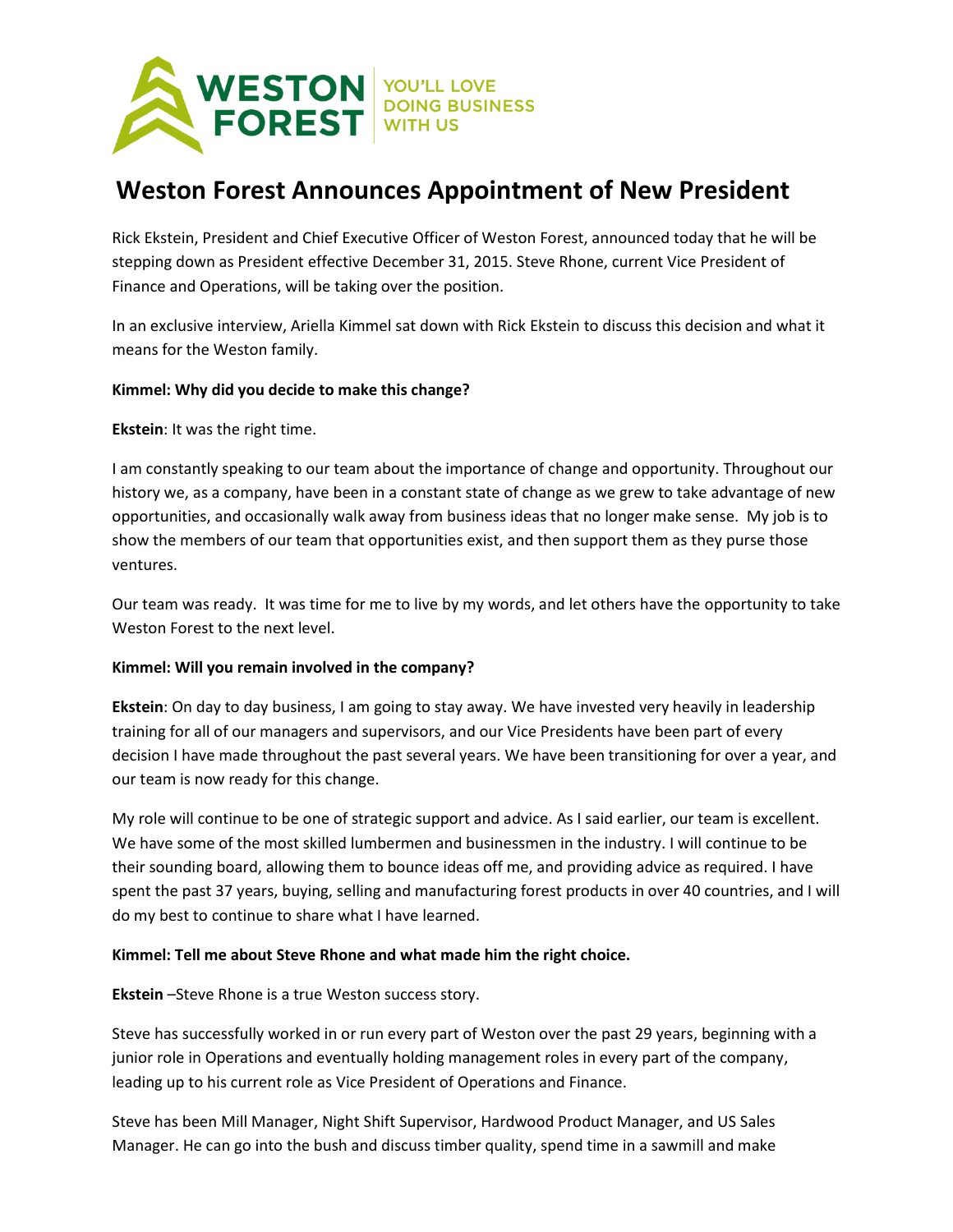efficiency suggestions, or sit down with the CEO of one of our customers and discuss ways that we can help grow their business.

Steve is relentless in his desire to succeed, he has an unbelievably strong work ethic, and he loves to challenge himself and others to do the impossible. Steve has an incredible desire to learn, and is committed to ensuring that others have the opportunity to develop.

He is a forward thinker, able to see the potential for our team and our company 20 years down the road.

Our Executive Team started working on this succession project just over a year ago, and we are all fully behind the appointment of Steve to President.

# **Kimmel: What does this mean to all Weston Forest stakeholders – Customers, Suppliers and Staff?**

# **Ekstein:** Good question.

To our customers, it means we will continue finding new and innovative ways to bring products and value to them. We work hard at this every day, and this will not stop. Steve and our entire company understand that our commitment to customer satisfaction and innovation can never stop.

To our suppliers, it should only mean opportunities to do more business with us. Our balance sheet is very strong, our team has the tools and skillsets to manage our large and diverse inventories, and we will continue to search out ways to bring value to our supply partners. They are our lifeblood, and we will continue to support them and our industry every chance we can.

To our staff, this serves as an example of our commitment to our policy of promoting from within the organization. Steve is the poster boy for the opportunities that Weston offers, and I know that Steve and his team will continue to ensure the same opportunities for others. Our Executive team is all young, and our staff should feel confident that they want to keep growing!

# **Kimmel: It sounds like you are very proud of Weston.**

**Ekstein:** That is an understatement. We have built an organization that allows individuals to reach for the stars, and achieve their dreams. We have excellent people in all areas of the company that allow us to provide unbelievable service to our customers. While I am proud of a lot of things, I am the most proud of our people and the opportunities that we have given so many of them. From our Executives to the fellows who work nights in our mill, we have an amazing team.

# **Kimmel: You have devoted 37 years of your life to building Weston Forest, and the other Weston companies. What are you going to do with this next phase of your life?**

**Ekstein:** Keeping busy is not a problem for me. I have a number of other business interests to manage, I am very involved in Canadian politics, I am on a number of Boards, and frankly it is time I spent a little more time with my wife Lillian, my kids, and my granddaughter Emily.

## **Kimmel: Any final words?**

**Ekstein:** I have been blessed to work with a lot of great people over the years as we built the Weston Companies into a global enterprise. This is a great industry, and I truly believe that the opportunities for success are as great today as they have ever been.